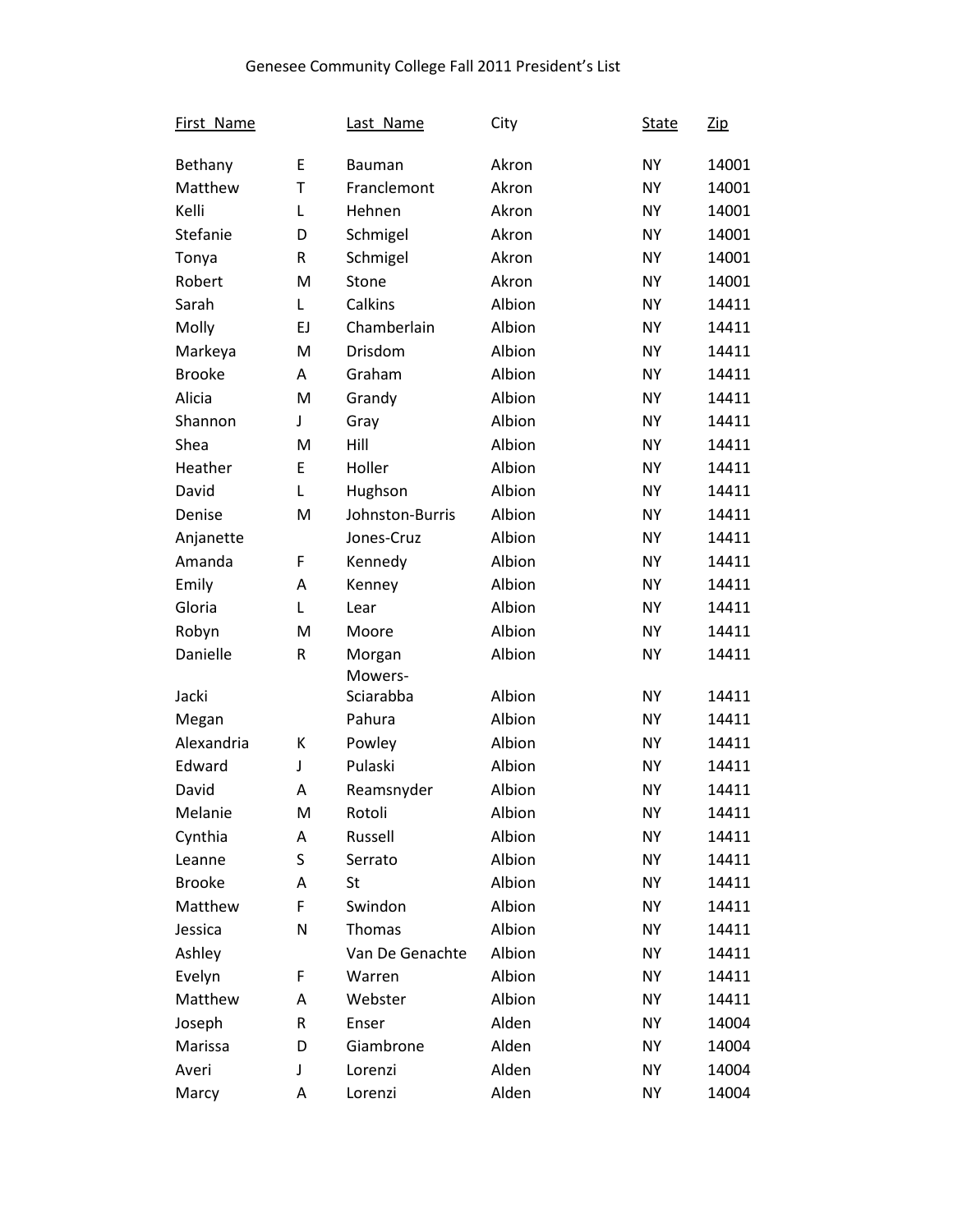| Katrina    | M           | Nolan            | Alden                 | <b>NY</b> | 14004 |
|------------|-------------|------------------|-----------------------|-----------|-------|
| Jeffrey    |             | Renaud           | Alden                 | <b>NY</b> | 14004 |
| Katelyn    | M           | Stewart          | Alden                 | <b>NY</b> | 14004 |
| Dayne      | Α           | <b>Burroughs</b> | Alexander             | <b>NY</b> | 14005 |
| Courtney   | I           | Dart             | Alexander             | <b>NY</b> | 14005 |
| Valerie    | Η.          | Jellison         | Alexander             | <b>NY</b> | 14005 |
| Mathew     | Г           | Klein            | Alexander             | <b>NY</b> | 14005 |
| Nicole     | V           | Laird            | Alexander             | <b>NY</b> | 14005 |
| Emmeline   | N           | Vacanti          | Alexander             | <b>NY</b> | 14005 |
| Naomi      | Α           | Willard          | Alexander             | <b>NY</b> | 14005 |
| John       | $\mathsf V$ | Winiecki         | Alexander             | <b>NY</b> | 14005 |
| Shannon    | M           | <b>Burdick</b>   | <b>Alfred Station</b> | <b>NY</b> | 14803 |
| Amy        | Г           | Atkinson         | Arcade                | <b>NY</b> | 14009 |
| Jared      | S           | Benkelman        | Arcade                | <b>NY</b> | 14009 |
| Katy       | Α           | Chernogorec      | Arcade                | <b>NY</b> | 14009 |
| Jill       | Α           | Croakman         | Arcade                | <b>NY</b> | 14009 |
| Amanda     | К           | Desjarlais       | Arcade                | <b>NY</b> | 14009 |
|            |             |                  |                       |           |       |
| Wendy      | L           | Egner            | Arcade                | <b>NY</b> | 14009 |
| lan        | $\sf R$     | Foss             | Arcade                | <b>NY</b> | 14009 |
| Alainie    |             | Heim             | Arcade                | <b>NY</b> | 14009 |
| <b>Bon</b> | S           | Hutchinson       | Arcade                | <b>NY</b> | 14009 |
| Devin      | $\mathsf C$ | Jeffery          | Arcade                | <b>NY</b> | 14009 |
| Natalie    | J           | Mark             | Arcade                | <b>NY</b> | 14009 |
| Staci      | M           | Mingle           | Arcade                | <b>NY</b> | 14009 |
| Lindsey    | M           | Roll             | Arcade                | <b>NY</b> | 14009 |
| Jacqueline | M           | Rosa             | Arcade                | <b>NY</b> | 14009 |
| Mariah     | К           | Turk             | Arcade                | <b>NY</b> | 14009 |
| Joshua     | M           | Wittmeyer        | Arcade                | <b>NY</b> | 14009 |
| Amy        | S           | Thomas           | Arkport               | <b>NY</b> | 14807 |
| Allyssa    | M           | Holmes           | Atlanta               | <b>NY</b> | 14808 |
| Katrina    | S           | Putman           | Atlanta               | <b>NY</b> | 14808 |
| Tyler      |             | Brown            | Attica                | <b>NY</b> | 14011 |
| Elizabeth  | R           | Coughlin         | Attica                | <b>NY</b> | 14011 |
| Amanda     | Г           | Cratsley         | Attica                | <b>NY</b> | 14011 |
| Carrie     | M           | <b>Dylag</b>     | Attica                | <b>NY</b> | 14011 |
| Edward     | J           | Fronczak         | Attica                | <b>NY</b> | 14011 |
| Deborah    | L.          | Head             | Attica                | <b>NY</b> | 14011 |
| Rachel     | J           | Kohlhagen        | Attica                | <b>NY</b> | 14011 |
| Marcie     | Г           | Lyons            | Attica                | <b>NY</b> | 14011 |
| Renee      | M           | Merle            | Attica                | <b>NY</b> | 14011 |
| Randi      | К           | Prusak           | Attica                | <b>NY</b> | 14011 |
| Chad       | Н           | Rengert          | Attica                | <b>NY</b> | 14011 |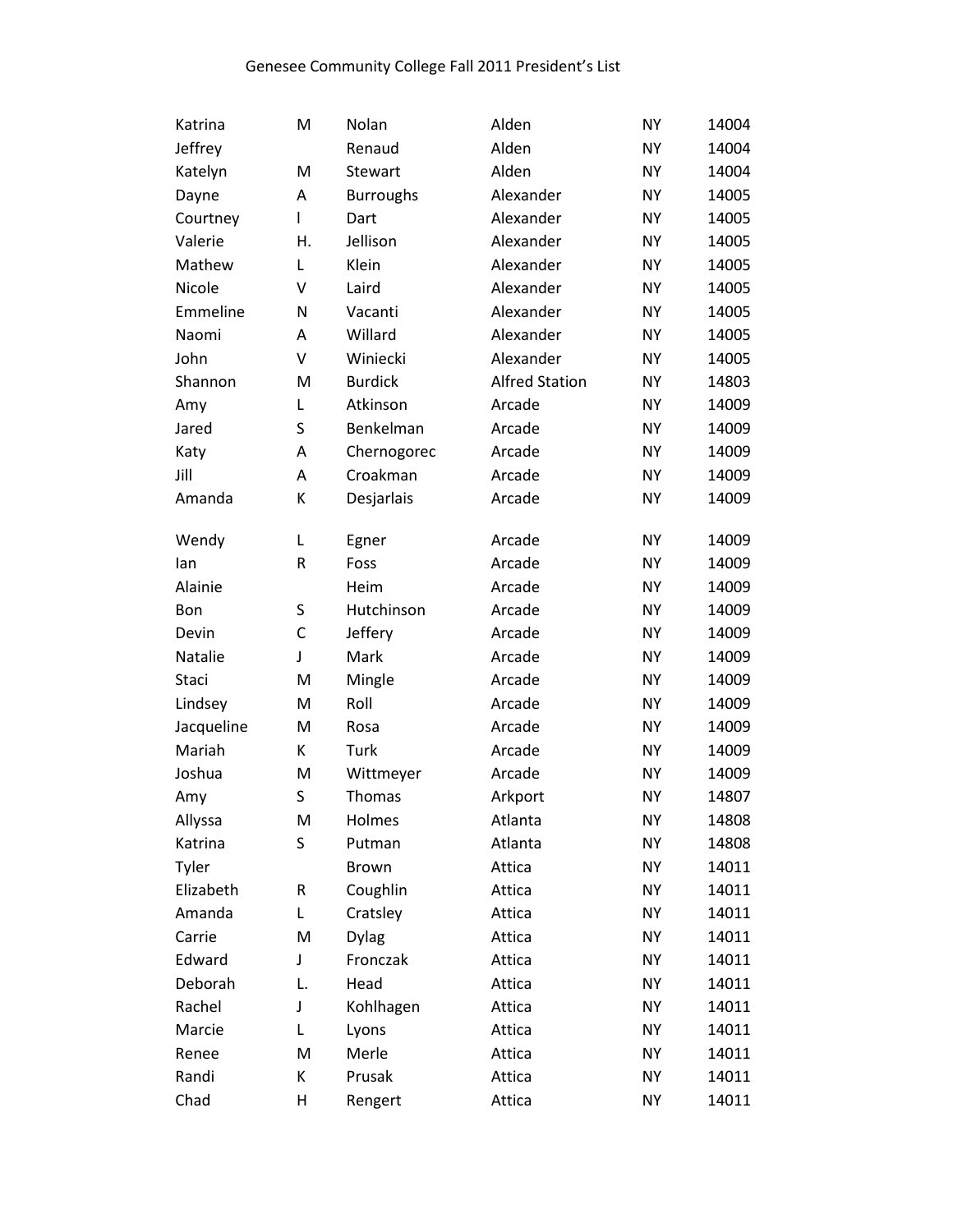| Eliza        | A  | Stringham      | Attica         | <b>NY</b> | 14011 |
|--------------|----|----------------|----------------|-----------|-------|
| Annette      | Α  | Buchanan       | Avon           | <b>NY</b> | 14414 |
| Stephanie    | F  | Gerhardt       | Avon           | <b>NY</b> | 14414 |
| Katie        | M  | Greenman       | Avon           | <b>NY</b> | 14414 |
| Renee        | L  | Morgan         | Avon           | <b>NY</b> | 14414 |
| Shelby       | N  | <b>Stevens</b> | Avon           | <b>NY</b> | 14414 |
| Mark         | E  | Sutch          | <b>Barker</b>  | <b>NY</b> | 14012 |
| Kayla        | J  | Barclay        | <b>Basom</b>   | <b>NY</b> | 14013 |
| Hillary      | S  | <b>Bates</b>   | <b>Basom</b>   | <b>NY</b> | 14013 |
| Danielle     | E  | Hirtzel        | <b>Basom</b>   | <b>NY</b> | 14013 |
| Jessica      | L  | Pfalzer        | <b>Basom</b>   | <b>NY</b> | 14013 |
| Lon          | P  | Schmigel       | <b>Basom</b>   | <b>NY</b> | 14013 |
| Christopher  |    | Abdella        | <b>Batavia</b> | <b>NY</b> | 14020 |
| Abbey        | Г  | Adrian         | Batavia        | <b>NY</b> | 14020 |
| Kristin      | M  | Aidala         | Batavia        | <b>NY</b> | 14020 |
| Jacqueline   | Α  | Alley          | Batavia        | <b>NY</b> | 14020 |
| Jessica      | L  | <b>Barone</b>  | <b>Batavia</b> | <b>NY</b> | 14020 |
| Kitty        | E  | <b>Barone</b>  | Batavia        | <b>NY</b> | 14020 |
| <b>Bryan</b> | R  | Bartholomew    | Batavia        | <b>NY</b> | 14020 |
| Amy          | L  | <b>Brown</b>   | Batavia        | <b>NY</b> | 14020 |
| Jessica      | L  | <b>Bush</b>    | <b>Batavia</b> | <b>NY</b> | 14020 |
| Katelyn      | M  | <b>Bush</b>    | Batavia        | <b>NY</b> | 14020 |
| Samantha     | L  | Callisher      | Batavia        | <b>NY</b> | 14020 |
| James        | Α  | Carney         | Batavia        | <b>NY</b> | 14020 |
| Shonta       | O  | Carpenter      | <b>Batavia</b> | <b>NY</b> | 14020 |
| Nina         |    | Casper         | Batavia        | <b>NY</b> | 14020 |
| Colin        | J  | Cassidy        | <b>Batavia</b> | <b>NY</b> | 14020 |
| Karen        | E  | Crane          | Batavia        | <b>NY</b> | 14020 |
| Neil         | В  | DeLillo        | <b>Batavia</b> | <b>NY</b> | 14020 |
| Heidi        | E  | Dempsey        | <b>Batavia</b> | <b>NY</b> | 14020 |
| Jamie        | E  | DiLaura        | <b>Batavia</b> | <b>NY</b> | 14020 |
| Thomas       | S  | Dupin          | Batavia        | <b>NY</b> | 14020 |
| Meghan       | M  | Dwyer          | Batavia        | <b>NY</b> | 14020 |
| Delores      | C. | Dyer           | Batavia        | <b>NY</b> | 14020 |
| Timothy      | W  | Eck            | Batavia        | <b>NY</b> | 14020 |
| David        | G  | Eick           | Batavia        | <b>NY</b> | 14020 |
| Olivia       | Α  | Engel          | Batavia        | <b>NY</b> | 14020 |
| Cara         | J  | Ferraro        | Batavia        | <b>NY</b> | 14020 |
| Daniel       | J  | Fili           | Batavia        | <b>NY</b> | 14020 |
| Wendy        | R  | Fisher         | <b>Batavia</b> | <b>NY</b> | 14020 |
| Peter        | К  | Flanagan       | <b>Batavia</b> | NΥ        | 14020 |
| Charles      | C  | Foley          | Batavia        | <b>NY</b> | 14020 |
| Chelsea      | R  | Gerace         | Batavia        | <b>NY</b> | 14020 |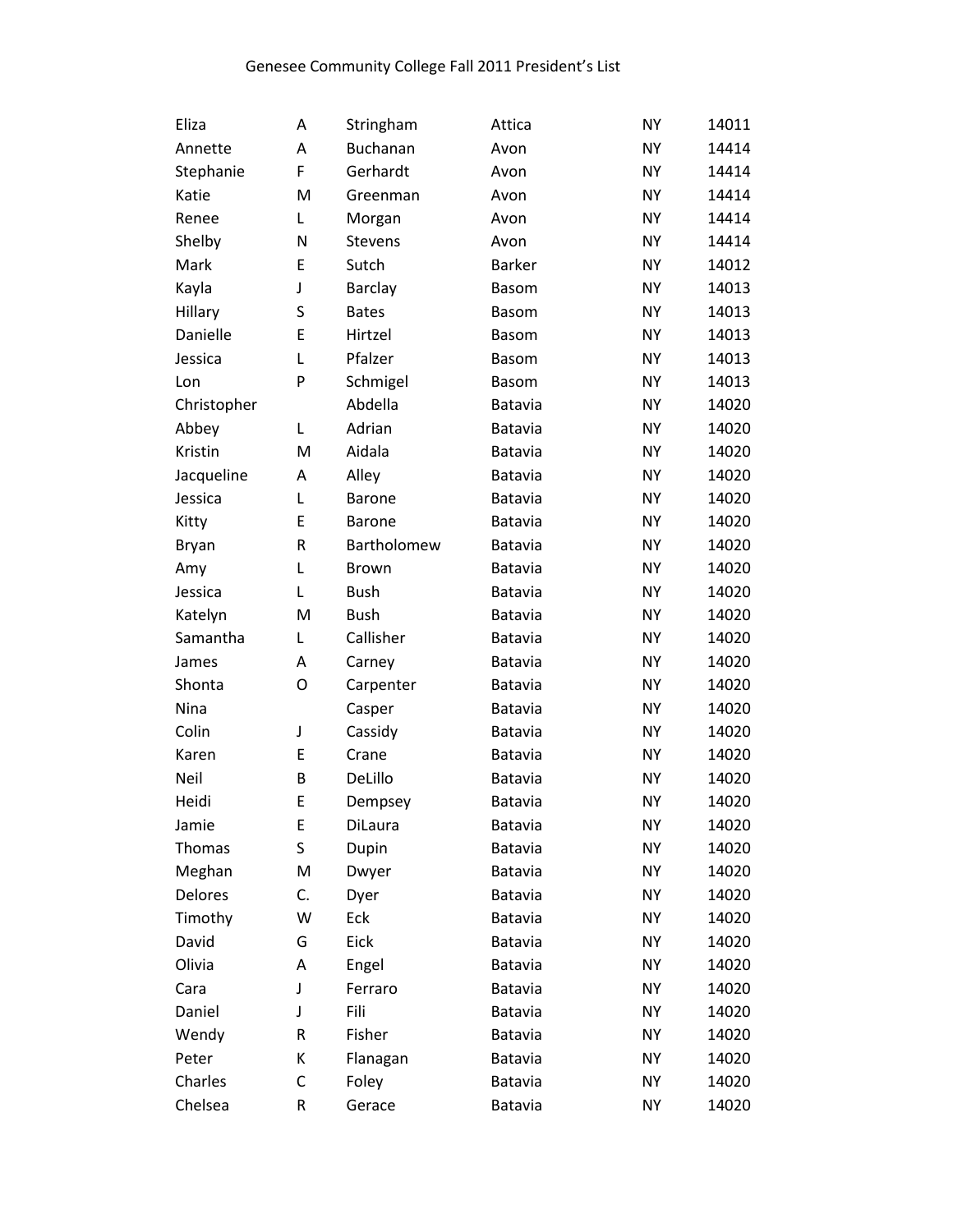| Dylan          | J  | Goodsell       | <b>Batavia</b> | <b>NY</b> | 14020 |
|----------------|----|----------------|----------------|-----------|-------|
| Joseph         | I  | Grys           | Batavia        | <b>NY</b> | 14020 |
| Rachel         | E  | Guppenberger   | <b>Batavia</b> | <b>NY</b> | 14020 |
| Norma          |    | Harrison       | Batavia        | <b>NY</b> | 14020 |
| Tina           | M  | Hartgrove      | <b>Batavia</b> | <b>NY</b> | 14020 |
| Edna           | M  | <b>Higgins</b> | Batavia        | <b>NY</b> | 14020 |
| Molly          | J  | Hulse          | Batavia        | <b>NY</b> | 14020 |
| Craig          | G  | Huntoon        | Batavia        | <b>NY</b> | 14020 |
| Aimee          | C  | Hurlbut        | Batavia        | <b>NY</b> | 14020 |
| Quinnette      | S  | Johnson        | Batavia        | <b>NY</b> | 14020 |
| Deanna         | L  | Johnston       | Batavia        | <b>NY</b> | 14020 |
| Matthew        | R  | Kaufman        | Batavia        | <b>NY</b> | 14020 |
| Corey          | J  | Kocent         | <b>Batavia</b> | <b>NY</b> | 14020 |
| Rebecca        | M  | Kruger         | Batavia        | <b>NY</b> | 14020 |
| Erin           | E  | Kruppner       | <b>Batavia</b> | <b>NY</b> | 14020 |
| Gregory        | D  | Kryman         | Batavia        | <b>NY</b> | 14020 |
| Weiling        | Ζ  | Lazik          | Batavia        | <b>NY</b> | 14020 |
| Allison        | M  | Luckenbach     | Batavia        | <b>NY</b> | 14020 |
| Michael        | F  | McKenzie       | Batavia        | <b>NY</b> | 14020 |
| Emily          | M  | Middlemiss     | Batavia        | <b>NY</b> | 14020 |
| Timothy        | J  | Middlemiss     | <b>Batavia</b> | <b>NY</b> | 14020 |
| Joshua         | Α  | Mink           | Batavia        | <b>NY</b> | 14020 |
| Barney         | M. | Mitchell       | <b>Batavia</b> | <b>NY</b> | 14020 |
| Miranda        | M  | Moag           | Batavia        | <b>NY</b> | 14020 |
| Leah           | E  | Mruczek        | <b>Batavia</b> | <b>NY</b> | 14020 |
| Lyndsey        | M  | Nuwer          | Batavia        | <b>NY</b> | 14020 |
| Colleen        | M  | O'Donnell      | Batavia        | <b>NY</b> | 14020 |
| Samantha       | M  | Orbaker        | Batavia        | <b>NY</b> | 14020 |
| Shawna         | L  | Platt          | <b>Batavia</b> | <b>NY</b> | 14020 |
| Dana           | M  | Schulte        | Batavia        | <b>NY</b> | 14020 |
| Tonya          | D  | Smith          | <b>Batavia</b> | NY        | 14020 |
| Joshua         | D  | <b>Stendts</b> | Batavia        | <b>NY</b> | 14020 |
| Sarah          | Α  | <b>Stendts</b> | Batavia        | <b>NY</b> | 14020 |
| Kathryn        | C  | Svensen        | Batavia        | <b>NY</b> | 14020 |
| Timothy        | G  | Taggart        | Batavia        | <b>NY</b> | 14020 |
| Roberta        | L  | Terbuska       | Batavia        | <b>NY</b> | 14020 |
| Kerry          | L. | Thuman         | Batavia        | <b>NY</b> | 14020 |
| Dana           | Г  | Torcello       | Batavia        | <b>NY</b> | 14020 |
| Stephanie      | M  | Volpe          | Batavia        | <b>NY</b> | 14020 |
| Michael        | J  | Walsh          | Batavia        | NY        | 14020 |
| Kathleen       | R. | Watkins        | Batavia        | NY        | 14020 |
| Sara           | K  | Weis           | Batavia        | <b>NY</b> | 14020 |
| <b>Brandon</b> | L  | Williams       | Batavia        | NY        | 14020 |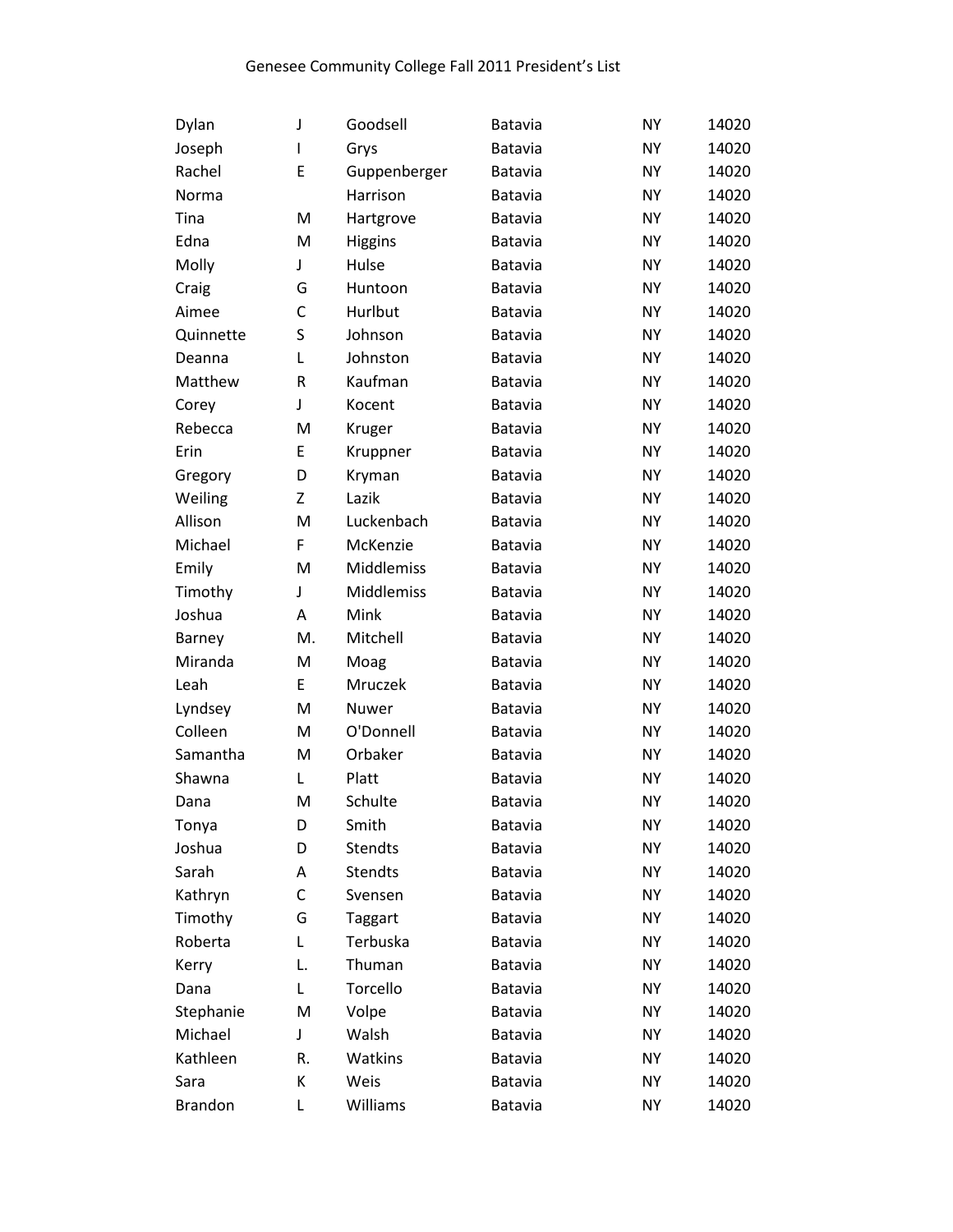| Jennifer       | Г | Williams      | Batavia        | <b>NY</b> | 14020 |
|----------------|---|---------------|----------------|-----------|-------|
| Michelle       | M | Williams      | Batavia        | <b>NY</b> | 14020 |
| Lyubov         | V | Yefremenko    | Batavia        | <b>NY</b> | 14020 |
| Jason          | Г | <b>Birch</b>  | Bergen         | <b>NY</b> | 14416 |
| Amanda         | M | <b>Brown</b>  | Bergen         | <b>NY</b> | 14416 |
| Lana           | J | Clark         | Bergen         | <b>NY</b> | 14416 |
| Kelsey         | R | Hill          | Bergen         | <b>NY</b> | 14416 |
| Jeanette       | S | Menzie        | Bergen         | <b>NY</b> | 14416 |
| Joanna         | R | Stacy         | Bergen         | <b>NY</b> | 14416 |
| Lindsay        | v | Stumpf        | Bergen         | <b>NY</b> | 14416 |
| Alexandra      | S | Blasdell      | <b>Bliss</b>   | <b>NY</b> | 14024 |
| Toni           | Г | Bucklaew      | <b>Bliss</b>   | <b>NY</b> | 14024 |
| Jacqueline     | R | Crandall      | <b>Bliss</b>   | <b>NY</b> | 14024 |
| Emily          | N | Kerling       | <b>Bliss</b>   | <b>NY</b> | 14024 |
| Katherine      | J | Herbik        | Bloomfield     | <b>NY</b> | 14469 |
| Angela         |   | <b>Brodie</b> | Brockport      | <b>NY</b> | 14420 |
| Geoffrey       | G | Catlin        | Brockport      | <b>NY</b> | 14420 |
| Sara           | L | Cook          | Brockport      | <b>NY</b> | 14420 |
| Danen          |   | Danielak      | Brockport      | <b>NY</b> | 14420 |
| Kimberly       | Α | Decker        | Brockport      | <b>NY</b> | 14420 |
| Tibreya        | N | Grace         | Brockport      | <b>NY</b> | 14420 |
| Nathaniel      | R | Jenks         | Brockport      | <b>NY</b> | 14420 |
| Shelby         | Α | Koenig        | Brockport      | <b>NY</b> | 14420 |
| Jacob          | C | Mesiti        | Brockport      | <b>NY</b> | 14420 |
| Rachel         | E | Scaglione     | Brockport      | <b>NY</b> | 14420 |
| Marian         | Α | Smith         | Brockport      | <b>NY</b> | 14420 |
| Amanda         | M | <b>Stoick</b> | Brockport      | <b>NY</b> | 14420 |
| Abebe          | M | Mekonnen      | Brooklyn       | <b>NY</b> | 11209 |
| Falesha        | А | Moultrie      | <b>Buffalo</b> | NΥ        | 14211 |
| April          | M | Allison       | <b>Buffalo</b> | <b>NY</b> | 14214 |
| Lindsay        | M | Pawlikowski   | <b>Buffalo</b> | NY        | 14221 |
| Ashley         | E | Arter         | <b>Buffalo</b> | <b>NY</b> | 14228 |
| <b>Brett</b>   | Α | Causyn        | Byron          | <b>NY</b> | 14422 |
| McKenna        | К | Downey        | Byron          | <b>NY</b> | 14422 |
| Tiffany        | M | Harrington    | Byron          | <b>NY</b> | 14422 |
| <b>Brittni</b> | L | Loewke        | Byron          | <b>NY</b> | 14422 |
| Morgan         | Г | Midwick       | Byron          | <b>NY</b> | 14422 |
| Cristina       | S | Appleton      | Caledonia      | <b>NY</b> | 14423 |
| Sara           | J | Bachmann      | Caledonia      | <b>NY</b> | 14423 |
| Seth           | M | Graham        | Caledonia      | <b>NY</b> | 14423 |
| Jamie          | Г | laniro        | Caledonia      | NΥ        | 14423 |
| Cory           | M | Sisson        | Caledonia      | <b>NY</b> | 14423 |
| Nadine         | К | Colbert       | Canandaigua    | NΥ        | 14424 |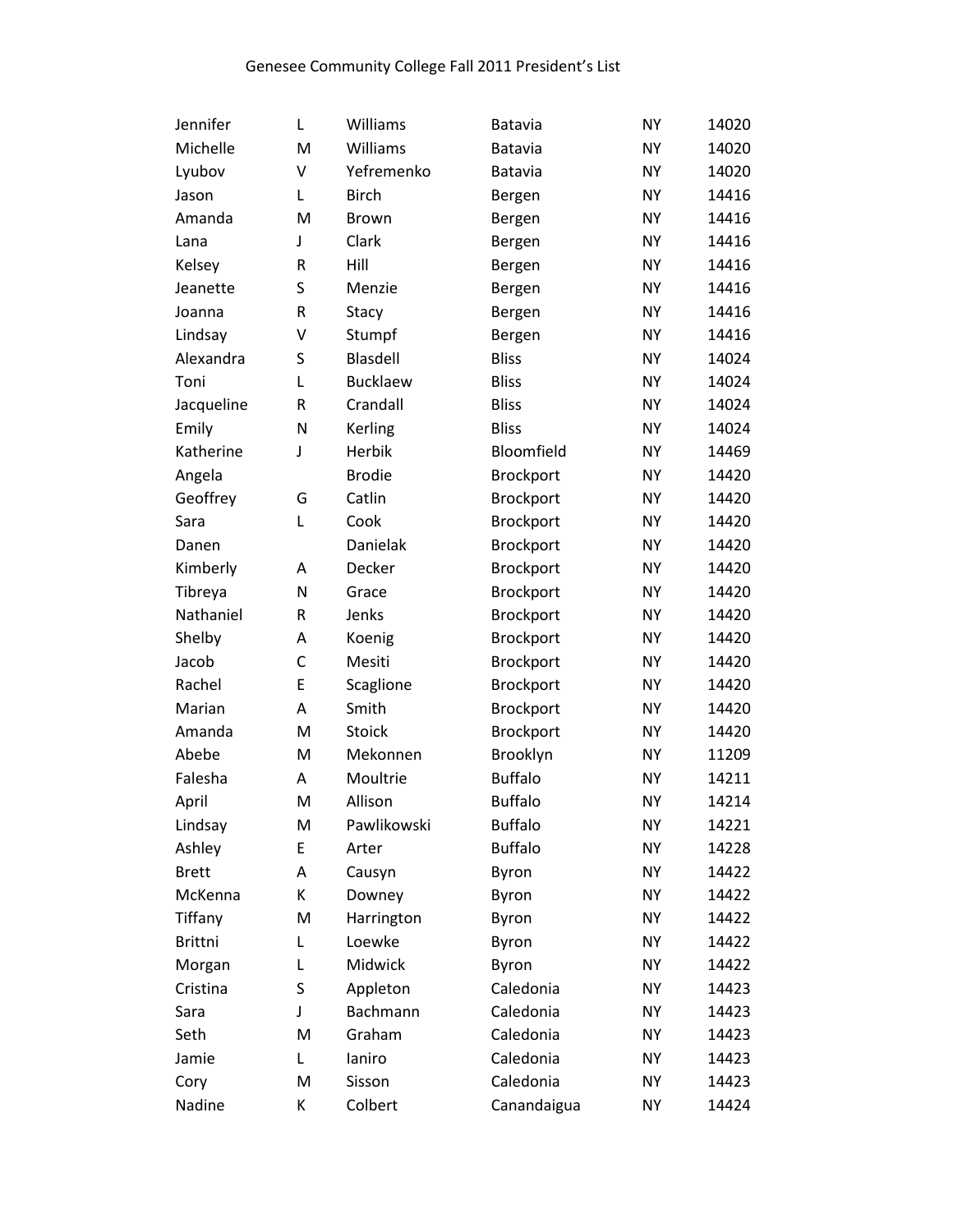| Priscilla      | R   | Behen           | Caneadea    | <b>NY</b> | 14717 |
|----------------|-----|-----------------|-------------|-----------|-------|
| Rhonda         | J   | Richardson      | Canisteo    | <b>NY</b> | 14823 |
| Brittany       | L   | Geedy           | Castile     | <b>NY</b> | 14427 |
| Nathan         |     | Hibbard         | Castile     | <b>NY</b> | 14427 |
| Nathan         | J   | Linderman       | Castile     | NY.       | 14427 |
| Tyler          | J   | Paulsen         | Castile     | <b>NY</b> | 14427 |
| Katherine      | A   | Ryan            | Castile     | <b>NY</b> | 14427 |
| Adam           | D   | Eaton           | Chaffee     | <b>NY</b> | 14030 |
| Michelle       | V   | Orechwa         | Chaffee     | NY.       | 14030 |
| Taylor         | L   | Schutt          | Cheektowaga | <b>NY</b> | 14225 |
| Ryan           | D   | Pearse          | Chester     | <b>CT</b> | 06412 |
| Joshua         | J   | Coughlin        | Churchville | <b>NY</b> | 14428 |
| Anthony        |     | Curletta        | Churchville | <b>NY</b> | 14428 |
| Mallory        | J   | Doll            | Churchville | <b>NY</b> | 14428 |
| Gregory        | S   | Hugh            | Churchville | <b>NY</b> | 14428 |
| lan            | T   | Jessop          | Churchville | <b>NY</b> | 14428 |
| Andrea         | L   | Jones           | Churchville | <b>NY</b> | 14428 |
| Kailey         | L   | McGrath         | Churchville | <b>NY</b> | 14428 |
| Alisa          | E   | Reidel          | Churchville | <b>NY</b> | 14428 |
| AlexaRae       |     | Slattery        | Churchville | <b>NY</b> | 14428 |
| Liana          | R   | Gallant         | Cohocton    | <b>NY</b> | 14826 |
| <b>Brianna</b> | н   | <b>Shares</b>   | Conesus     | <b>NY</b> | 14435 |
| Matthew        | Α   | Pink-Burton     | Cooperstown | <b>NY</b> | 13326 |
| Angel          | M   | Alexander       | Corfu       | <b>NY</b> | 14036 |
| Rachel         | A   | Doktor          | Corfu       | <b>NY</b> | 14036 |
| Joshua         | P   | Hanel           | Corfu       | <b>NY</b> | 14036 |
| Laura          | M   | <b>Holovics</b> | Corfu       | <b>NY</b> | 14036 |
| <b>Tracy</b>   |     | Kearney         | Corfu       | <b>NY</b> | 14036 |
| Paul           | W   | Lane            | Corfu       | <b>NY</b> | 14036 |
| Kayla          | M   | Meyer           | Corfu       | <b>NY</b> | 14036 |
| Ashley         | N   | Rippel          | Corfu       | <b>NY</b> | 14036 |
| Dawn           | M   | Roberto         | Corfu       | <b>NY</b> | 14036 |
| Dawn           | M   | Smith           | Corfu       | <b>NY</b> | 14036 |
| Trevor         | Α   | Spiotta         | Corfu       | <b>NY</b> | 14036 |
| Luke           |     | Swimline        | Corfu       | <b>NY</b> | 14036 |
| Dana           | Г   | Wolbert         | Corfu       | <b>NY</b> | 14036 |
| Lauren         | K   | Hoffmeister     | Cowlesville | <b>NY</b> | 14037 |
| Megan          | J   | DiMartino       | Cuba        | <b>NY</b> | 14727 |
| Richard        |     | Dimartino       | Cuba        | <b>NY</b> | 14727 |
| Todd           | J   | <b>Trapper</b>  | Dansville   | <b>NY</b> | 11437 |
| Kailey         | E   | Boor            | Dansville   | <b>NY</b> | 14437 |
| Jessi          | Lee | <b>Briggs</b>   | Dansville   | <b>NY</b> | 14437 |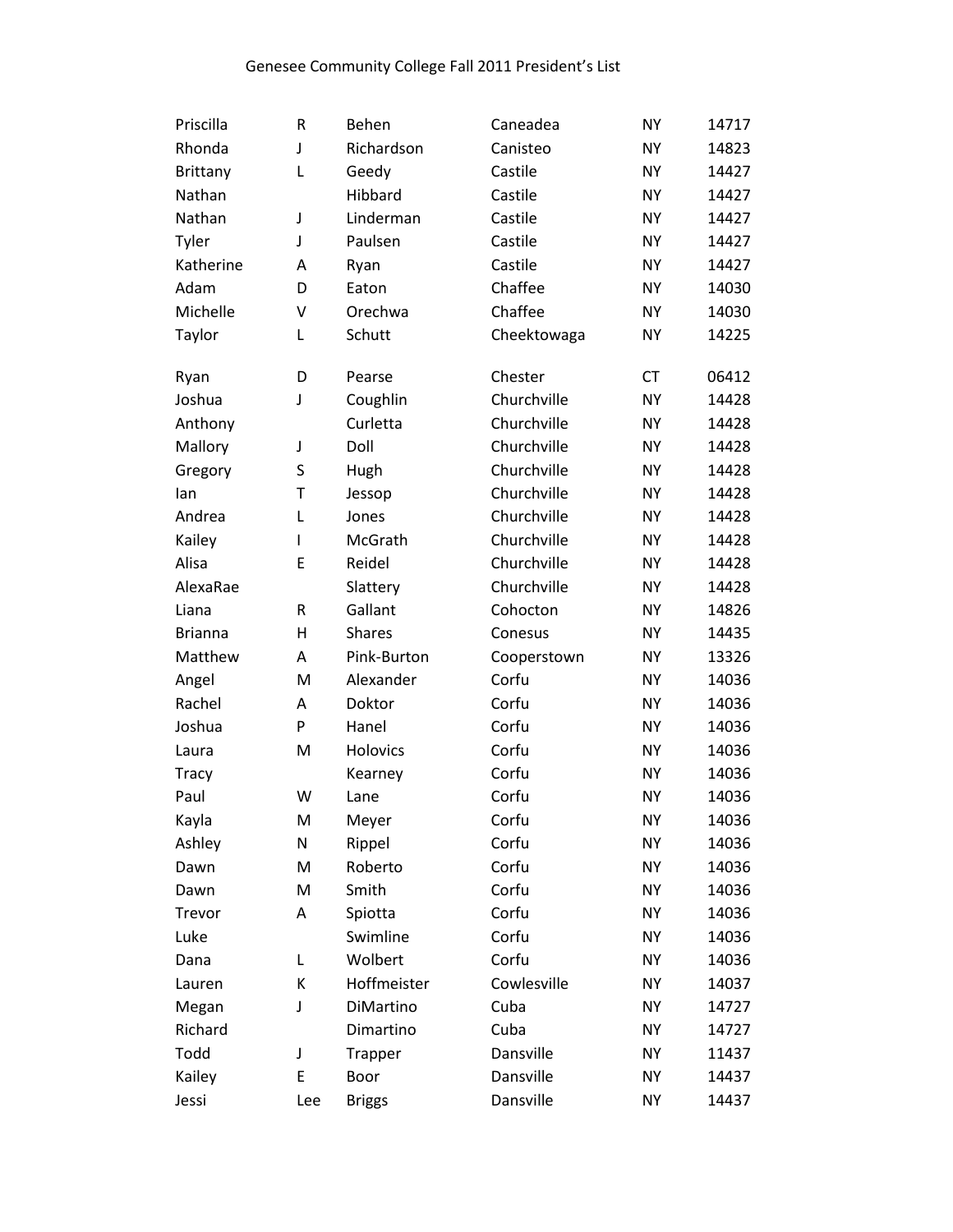| <b>Brian</b>   | С       | Curtis         | Dansville           | <b>NY</b> | 14437 |
|----------------|---------|----------------|---------------------|-----------|-------|
| Sandra         | S       | DellaVilla     | Dansville           | <b>NY</b> | 14437 |
| Kirsten        | N       | Fox            | Dansville           | NΥ        | 14437 |
| Marissa        | L       | Furia          | Dansville           | <b>NY</b> | 14437 |
| Taylor         | $\sf R$ | Harnish        | Dansville           | <b>NY</b> | 14437 |
| Kathryn        | E       | Hartson        | Dansville           | <b>NY</b> | 14437 |
| Frederick      | T       | Helfrich       | Dansville           | <b>NY</b> | 14437 |
| Stephanie      | R       | Lockhart       | Dansville           | <b>NY</b> | 14437 |
| <b>Brandee</b> | L       | Malm           | Dansville           | NY        | 14437 |
| Cheryl         | Г       | Malm           | Dansville           | <b>NY</b> | 14437 |
| Larry          | W       | Markle         | Dansville           | <b>NY</b> | 14437 |
| Elizabeth      | M       | McCray         | Dansville           | <b>NY</b> | 14437 |
| lan            | А       | McFarland      | Dansville           | NY        | 14437 |
| Danielle       | M       | Oney           | Dansville           | <b>NY</b> | 14437 |
| Marilyn        | B       | Oney           | Dansville           | <b>NY</b> | 14437 |
| Melissa        | Υ       | Preston        | Dansville           | <b>NY</b> | 14437 |
| Tammy          | L.      | Reniff         | Dansville           | NY.       | 14437 |
| Candace        | M       | Rowe           | Dansville           | <b>NY</b> | 14437 |
| Jessica        | L       | Rudy           | Dansville           | <b>NY</b> | 14437 |
| Cody           |         | Sponholz       | Dansville           | <b>NY</b> | 14437 |
| Derek          | J       | Wadsworth      | Dansville           | <b>NY</b> | 14437 |
| Caleb          |         | Young          | Dansville           | <b>NY</b> | 14437 |
| Carolyn        | R       | Baldwin        | Darien Center       | <b>NY</b> | 14040 |
| Kylynn         | E       | <b>Bank</b>    | Darien Center       | <b>NY</b> | 14040 |
| James          | $\sf R$ | Erb            | Darien Center       | <b>NY</b> | 14040 |
| Matthew        | J       | Herod          | Darien Center       | NΥ        | 14040 |
| Ashlee         | Α       | James          | Darien Center       | <b>NY</b> | 14040 |
| Jesse          | D       | Tybor          | Darien Center       | <b>NY</b> | 14040 |
| Melinda        | M       | <b>Bigham</b>  | Delevan             | NΥ        | 14042 |
| Kate           | К       | King           | Delevan             | <b>NY</b> | 14042 |
| Danna          | Ε       | Nuernberger    | Delevan             | <b>NY</b> | 14042 |
| Tina           | А       | Pruitt         | Delevan             | <b>NY</b> | 14042 |
| Hannah         | M       | Schurr         | Delevan             | NY        | 14042 |
| <b>Braden</b>  | А       | <b>Stewart</b> | Delevan             | NY        | 14042 |
| Kimberly       | Α       | Wolfe          | Delevan             | NY        | 14042 |
| Stephen        | L       | Preston        | Eagle Harbor        | NY        | 14442 |
| Summer         |         | <b>Bliss</b>   | East Bethany        | NΥ        | 14042 |
| Ursala         | А       | <b>Bliss</b>   | East Bethany        | <b>NY</b> | 14054 |
| Alec           | V       | Kirch          | East Bethany        | ΝY        | 14054 |
| <b>Bryce</b>   | Α       | Kirch          | East Bethany        | NY        | 14054 |
| Sarah          | N       | Lawson         | East Bethany        | NΥ        | 14054 |
| Sylvia         | Α       | Miszczak       | <b>East Concord</b> | NY        | 14054 |
| Janet          |         | Gohlke         | East Pembroke       | NΥ        | 14055 |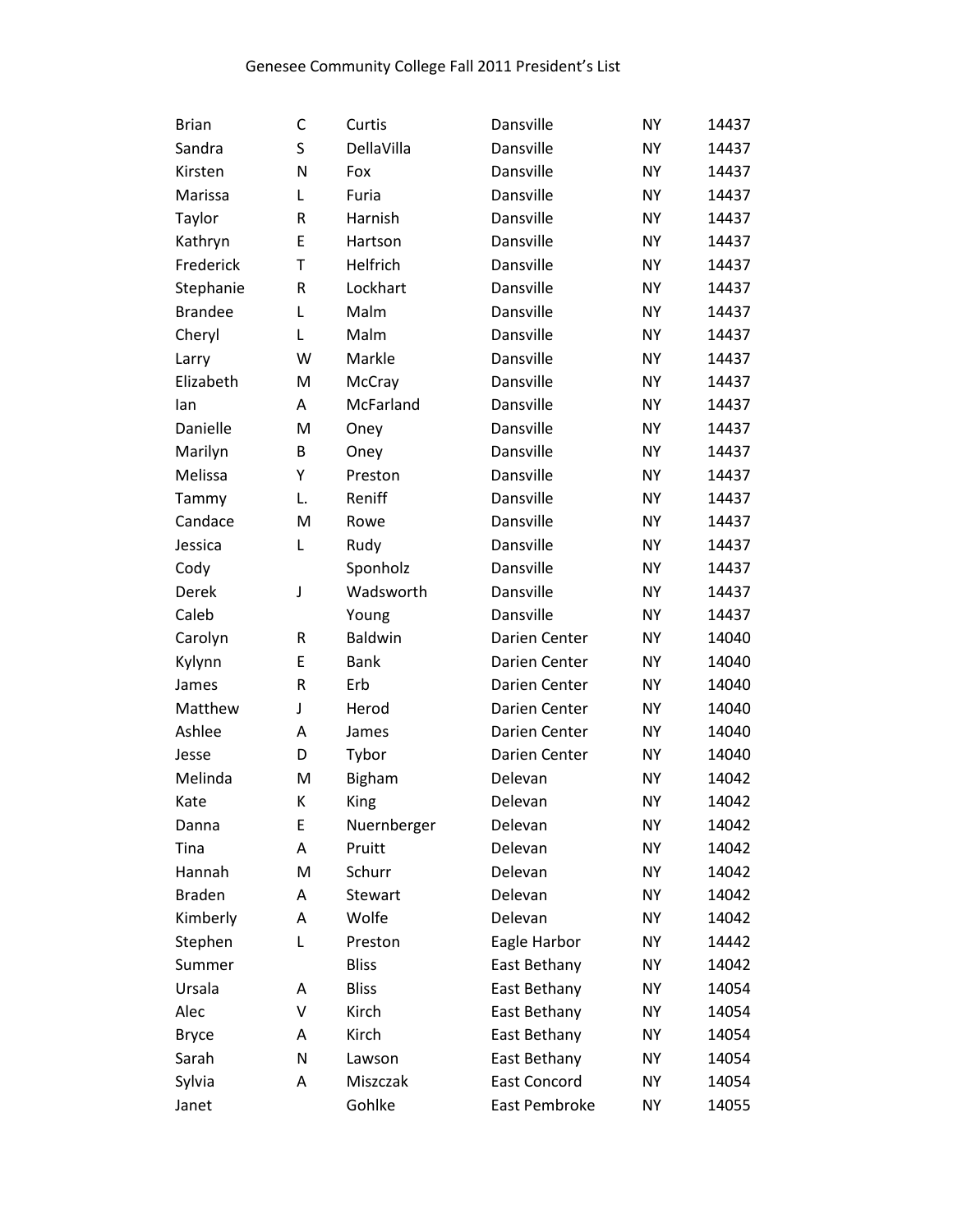| Michael         | J            | Anauo          | Elba          | <b>NY</b> | 14056 |
|-----------------|--------------|----------------|---------------|-----------|-------|
| Nicole          | $\mathsf{I}$ | Beardsley      | Elba          | <b>NY</b> | 14058 |
| Taylor          | R            | <b>Brenkus</b> | Elba          | <b>NY</b> | 14058 |
| Eric            | M            | Chiddy         | Elba          | <b>NY</b> | 14058 |
| Richard         | F            | Dorf           | Elba          | <b>NY</b> | 14058 |
| Chapin          | W            | Guthrie        | Elba          | <b>NY</b> | 14058 |
| Ashley          | D            | King           | Elba          | <b>NY</b> | 14058 |
| Chelsie         | M            | Pangrazio      | Elba          | <b>NY</b> | 14058 |
| Nhan            | T            | Truong         | Endicott      | <b>NY</b> | 13760 |
| Melissa         |              | Halbach        | Fillmore      | <b>NY</b> | 14735 |
| Rachel          | J            | Reinbold       | Fillmore      | <b>NY</b> | 14735 |
| Lyndsey         | M            | Thomas         | Fillmore      | <b>NY</b> | 14735 |
| Haley           | J            | Cramer         | Franklinville | <b>NY</b> | 14737 |
| David           | B            | Reino          | Franklinville | <b>NY</b> | 14737 |
| Tyler           | S            | Campbell       | Freedom       | <b>NY</b> | 14065 |
| Riley           | J            | Fahy           | Freedom       | <b>NY</b> | 14065 |
| Kory            | Α            | Phillippi      | Freedom       | <b>NY</b> | 14065 |
| Jessica         | L            | Thomas         | Freedom       | <b>NY</b> | 14065 |
| Jeffrey         | J            | Holly          | Gainesville   | <b>NY</b> | 14066 |
| Chelsea         | M            | Gravelle       | Gansevoort    | <b>NY</b> | 12831 |
| Kendyl          | G            | Glena          | Gasport       | <b>NY</b> | 14067 |
| <b>Brittany</b> | Г            | Seidel         | Gasport       | <b>NY</b> | 14067 |
| Renee           | E            | Bui            | Geneseo       | <b>NY</b> | 14454 |
| Grace           | E            | Calderwood     | Geneseo       | <b>NY</b> | 14454 |
| Andrea          | L            | Cerami         | Geneseo       | <b>NY</b> | 14454 |
| Yvonne          | S            | Gavett         | Geneseo       | <b>NY</b> | 14454 |
| Charday         | Υ            | Romasser       | Geneseo       | <b>NY</b> | 14454 |
| Kirstyn         | J            | Applin         | Groveland     | <b>NY</b> | 14462 |
| Trista          | Α            | Teitsworth     | Groveland     | <b>NY</b> | 14462 |
| Justine         | N            | Jensen         | Hamlin        | <b>NY</b> | 14464 |
| Michael         | A            | Olyer          | Hamlin        | <b>NY</b> | 14464 |
| Sandy           | К            | Schicker       | Hamlin        | <b>NY</b> | 14464 |
| Norman          | А            | St             | Hamlin        | ΝY        | 14464 |
| Kimberly        | M            | French         | Hilton        | <b>NY</b> | 14468 |
| Sarah           | D            | <b>Milks</b>   | Hinsdale      | <b>NY</b> | 14743 |
| Molly           | J            | <b>Bonning</b> | Holland       | <b>NY</b> | 14080 |
| Heather         | M            | Schneider      | Holland       | ΝY        | 14080 |
| Stephanie       | Г            | Secord         | Holland       | <b>NY</b> | 14080 |
| William         | С            | <b>Buck</b>    | Holley        | ΝY        | 14470 |
| <b>Tiffanee</b> | Α            | Diltz          | Holley        | <b>NY</b> | 14470 |
| Samantha        | L            | Dunn           | Holley        | ΝY        | 14470 |
| Rebecca         | L            | Edwards        | Holley        | <b>NY</b> | 14470 |
| Haley           |              | Henchen        | Holley        | NΥ        | 14470 |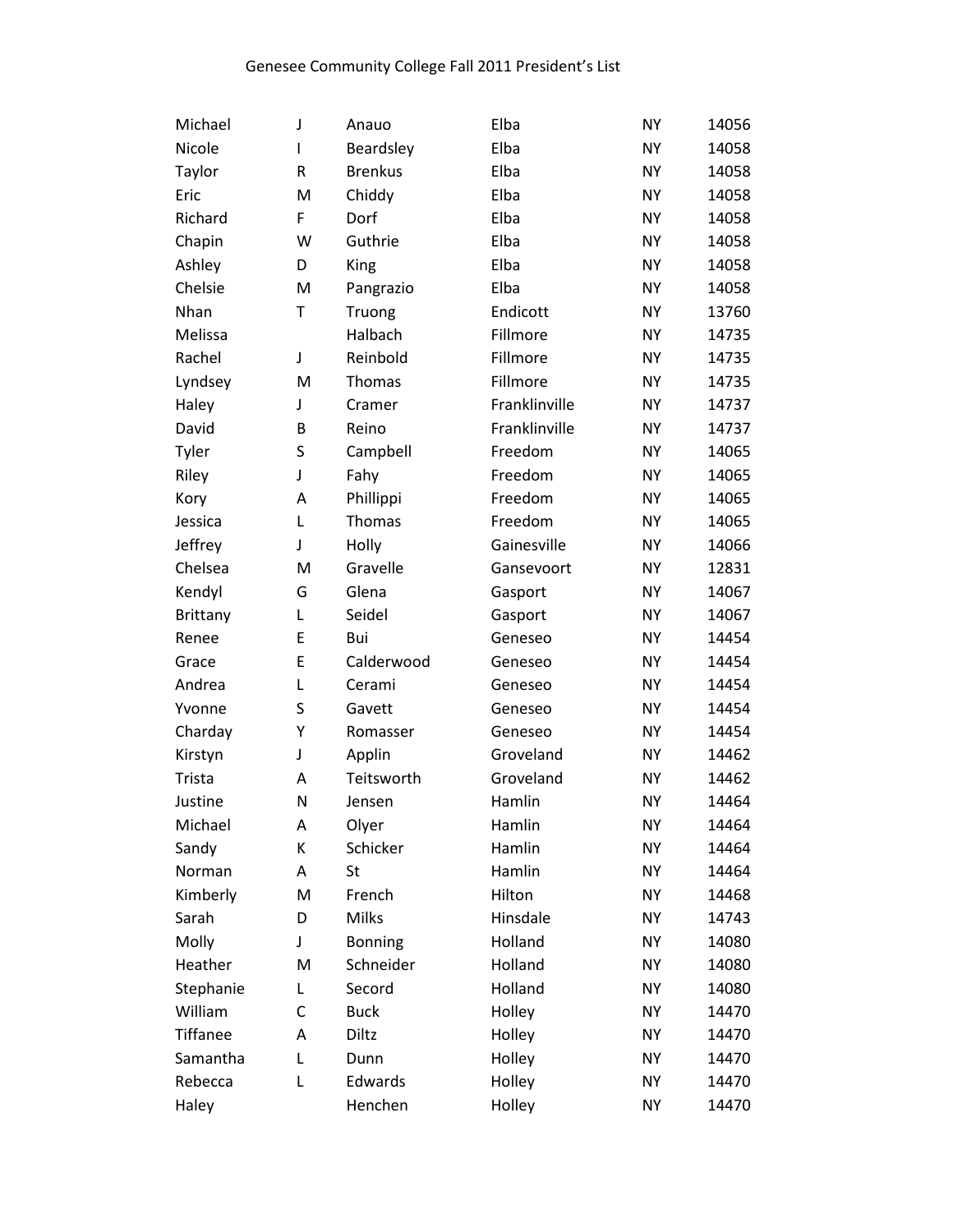| James         | L           | Herzog          | Holley       | <b>NY</b> | 14470 |
|---------------|-------------|-----------------|--------------|-----------|-------|
| Elizabeth     | M           | Hoak            | Holley       | <b>NY</b> | 14470 |
| Dominique     | L           | Hughes          | Holley       | <b>NY</b> | 14470 |
| Kassandra     | L           | Kruger          | Holley       | <b>NY</b> | 14470 |
| Katherine     | C           | Norman          | Holley       | <b>NY</b> | 14470 |
| Deborah       | A           | Renner          | Holley       | <b>NY</b> | 14470 |
| Michael       | T           | Smith           | Holley       | <b>NY</b> | 14470 |
| Douglas       | E           | Sommerfeldt     | Holley       | <b>NY</b> | 14470 |
| Donnalynn     |             | Sullivan        | Holley       | <b>NY</b> | 14470 |
| Ashley        | D           | Weaver          | Holley       | <b>NY</b> | 14470 |
| <b>Brenda</b> | L           | <b>Brown</b>    | Hornell      | <b>NY</b> | 14843 |
| Elizabeth     | Α           | Harris          | Hornell      | <b>NY</b> | 14843 |
| Michael       | ${\sf R}$   | Powers          | Hornell      | <b>NY</b> | 14843 |
| Jennifer      | N           | Ross            | Hornell      | <b>NY</b> | 14843 |
| Sharon        | L           | Walling         | Hornell      | <b>NY</b> | 14843 |
| Nicole        | S           | James           | Hunt         | <b>NY</b> | 14846 |
| Jess          | M           | Decker          | Jasper       | <b>NY</b> | 14855 |
| Evan          | J           | Church          | Java Center  | <b>NY</b> | 14082 |
| Kathryn       | M           | George          | Java Village | <b>NY</b> | 14083 |
| Debbie        | Г           | Kinney          | Java Village | <b>NY</b> | 14083 |
| Christopher   | A           | <b>Bissell</b>  | Kendall      | <b>NY</b> | 14476 |
| Anna          | $\mathsf C$ | <b>Baker</b>    | Kent         | <b>NY</b> | 14477 |
| April         |             | Colson          | Kent         | <b>NY</b> | 14477 |
| <b>Buffie</b> | L           | Edick           | Kent         | <b>NY</b> | 14477 |
| Brittany      | ${\sf R}$   | Jason           | Kent         | <b>NY</b> | 14477 |
| Kristopher    | Α           | Wiedemann       | Lakeville    | <b>NY</b> | 14480 |
| Tasha         | M.          | Hardy           | Leicester    | <b>NY</b> | 14481 |
| Toni          | M           | Kirkland        | Leicester    | <b>NY</b> | 14481 |
| Katie         | L           | Bonacquisti     | LeRoy        | <b>NY</b> | 14482 |
| Christy       | E           | Cook            | LeRoy        | <b>NY</b> | 14482 |
| Andi          | J           | <b>DeBellis</b> | LeRoy        | <b>NY</b> | 14482 |
| Jeanice       | M           | Howard          | LeRoy        | <b>NY</b> | 14482 |
| Racheal       | Г           | Johnson         | LeRoy        | NY        | 14482 |
| RandiLeann    |             | Johnson         | LeRoy        | <b>NY</b> | 14482 |
| Mark          | R.          | McAvoy          | LeRoy        | <b>NY</b> | 14482 |
| Bethany       | R           | Roth            | LeRoy        | <b>NY</b> | 14482 |
| Heather       | Г           | Schroeder       | LeRoy        | NY        | 14482 |
| Denise        | J           | <b>Simcick</b>  | LeRoy        | <b>NY</b> | 14482 |
| Michael       | P           | Sullivan        | LeRoy        | <b>NY</b> | 14482 |
| Phyllis       | А.          | Washburn        | LeRoy        | <b>NY</b> | 14482 |
| Kristie       | L           | Barger          | Lima         | NY        | 14485 |
| Janelle       | Ε           | Jansen          | Lima         | <b>NY</b> | 14485 |
| Lisajo        | J           | Keeler          | Lima         | NY        | 14485 |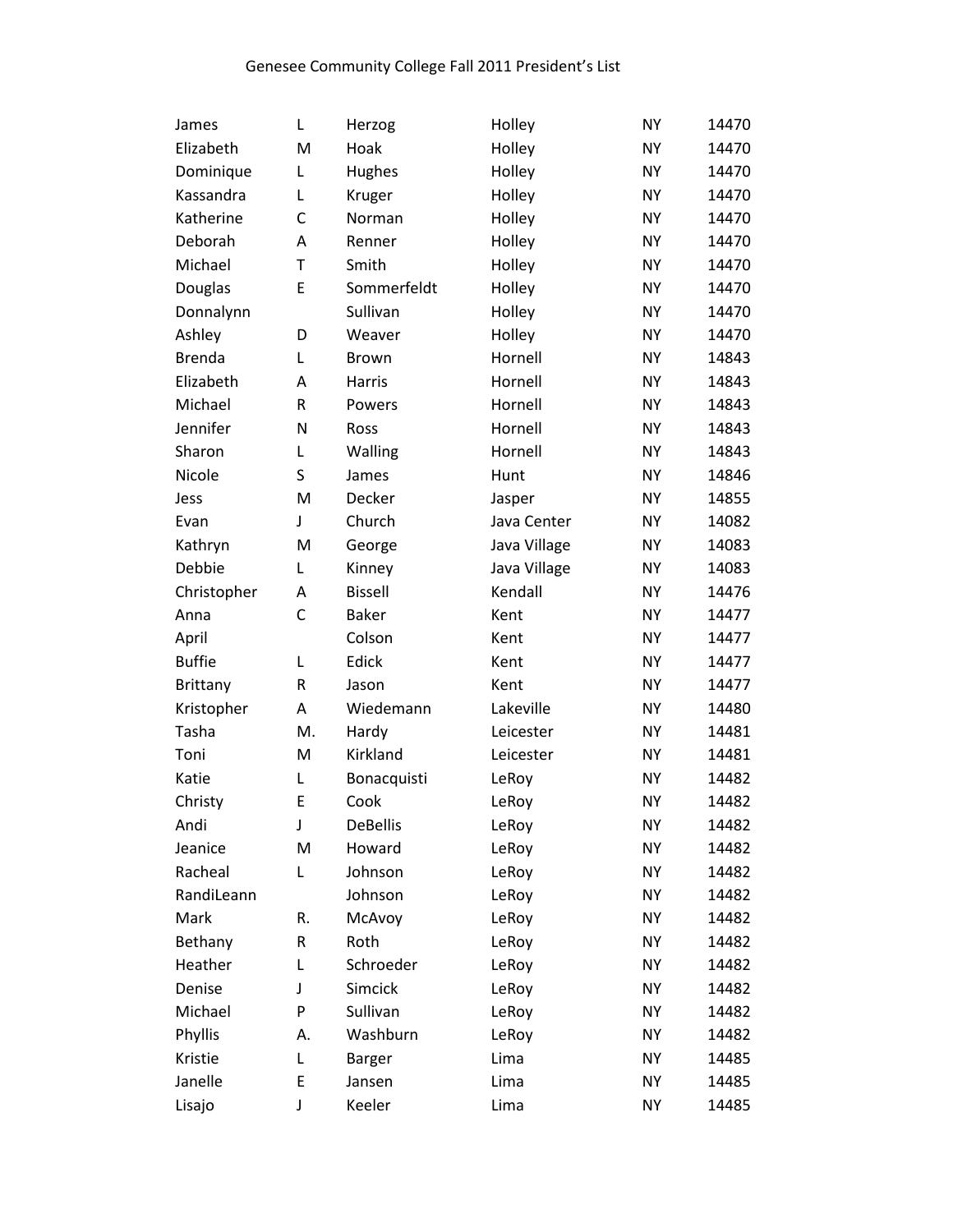| Valerie       | Г  | Miller         | Lima                         | <b>NY</b> | 14485 |
|---------------|----|----------------|------------------------------|-----------|-------|
| Susan         | M  | O'Grady        | Lima                         | <b>NY</b> | 14485 |
| Kristian      | N  | Elderbroom     | Liverpool                    | <b>NY</b> | 13090 |
| Michael       | J  | Garrison       | Livonia                      | <b>NY</b> | 14487 |
| Steven        |    | Garwood        | Livonia                      | <b>NY</b> | 14487 |
| Michelle      | M  | Wolter         | Livonia                      | <b>NY</b> | 14487 |
| Ryan          | J  | Carberry       | Lockport                     | <b>NY</b> | 14094 |
| Nicole        |    | Taurgrasso     | Lockport                     | <b>NY</b> | 14094 |
| Nikolas       |    | Mofardin       | Lyndonville                  | <b>NY</b> | 14098 |
| Sara          | M  | Smelski        | Lyndonville                  | <b>NY</b> | 14098 |
| Mary          | Н  | Shaw           | Lyons                        | <b>NY</b> | 14489 |
| Adam          | C  | Fuller         | Machias                      | <b>NY</b> | 14101 |
| Kathleen      | C  | <b>Stevens</b> | Machias                      | <b>NY</b> | 14101 |
| Abygail       | M  | Anderson       | Medina                       | <b>NY</b> | 14103 |
| Arthur        | W. | <b>Barnes</b>  | Medina                       | <b>NY</b> | 14103 |
| Anthony       | J  | Castricone     | Medina                       | <b>NY</b> | 14103 |
| <b>Stacie</b> | R  | Castricone     | Medina                       | <b>NY</b> | 14103 |
| Charissa      | B  | Farnsworth     | Medina                       | <b>NY</b> | 14103 |
| Richard       | C  | Foss           | Medina                       | <b>NY</b> | 14103 |
| Alisha        | N  | Harrold        | Medina                       | <b>NY</b> | 14103 |
| Samuel        | Г  | Henry          | Medina                       | <b>NY</b> | 14103 |
| Terra         | M  | <b>Higgs</b>   | Medina                       | <b>NY</b> | 14103 |
| Jonathan      | M  | loviero        | Medina                       | <b>NY</b> | 14103 |
| Joanne        | D  | Johnson        | Medina                       | <b>NY</b> | 14103 |
| Jillian       | Α  | Jones          | Medina                       | <b>NY</b> | 14103 |
| Matthew       |    | Kline          | Medina                       | <b>NY</b> | 14103 |
| Jacqueline    | E  | Lewis          | Medina                       | <b>NY</b> | 14103 |
| Rebecca       |    | Reigle         | Medina                       | <b>NY</b> | 14103 |
| Molly         | А  | Riley          | Medina                       | <b>NY</b> | 14103 |
| Helen         | R. | Robare         | Medina                       | <b>NY</b> | 14103 |
| Danielle      | J  | Smith          | Medina                       | <b>NY</b> | 14103 |
| Anna          | M  | Viza           | Medina                       | <b>NY</b> | 14103 |
| Bethany       | А  | White          | Medina                       | <b>NY</b> | 14103 |
| Carey         | А  | Drum           | Middleport                   | <b>NY</b> | 14105 |
| Michele       | L. | Sargent        | Middleport                   | <b>NY</b> | 14105 |
| Conner        | А  | Wolfe          | Middleport                   | <b>NY</b> | 14105 |
| Codey         | S  | Aboff          | Minoa                        | <b>NY</b> | 13116 |
| Heather       | Г  | Bonadonna      | <b>Mount Morris</b>          | <b>NY</b> | 14510 |
| Sarah         | S  | Catalino       | <b>Mount Morris</b>          | <b>NY</b> | 14510 |
| Rachel        | L  | Ebersole       | <b>Mount Morris</b>          | <b>NY</b> | 14510 |
| Melissa       | S  | Milroy         | <b>Mount Morris</b><br>Mount | <b>NY</b> | 14510 |
| Erika         | R  | Kreidler       | Washington                   | KY        | 40047 |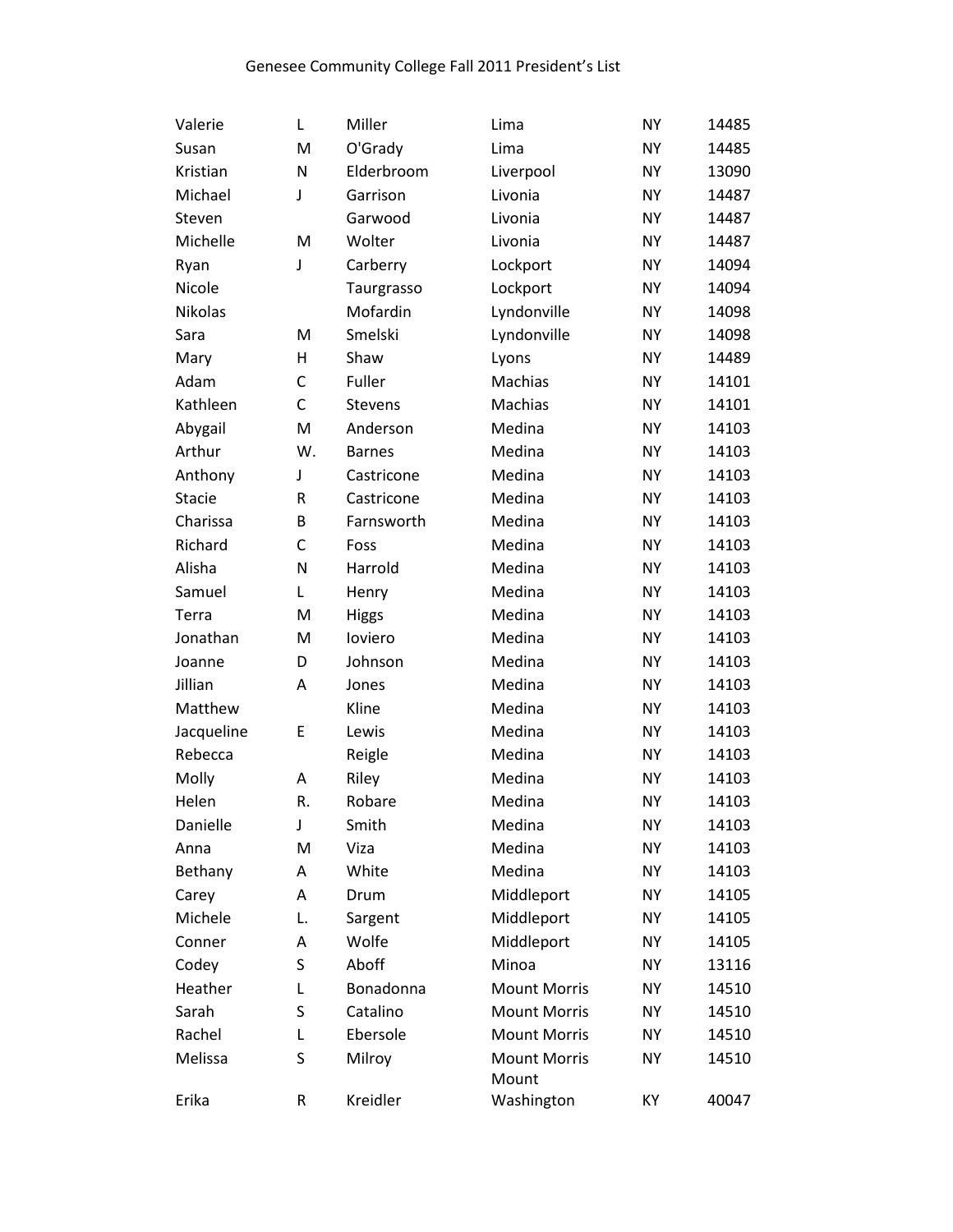| Amanda        | M         | Rumble        | Newark              | <b>NY</b> | 14513 |
|---------------|-----------|---------------|---------------------|-----------|-------|
| Michael       | D         | <b>Burton</b> | North Tonawanda     | <b>NY</b> | 14120 |
| Chelsea       | D         | Beardsley     | Nunda               | <b>NY</b> | 14517 |
| Lauren        | M         | Donovan       | Nunda               | <b>NY</b> | 14517 |
| Heather       | ${\sf R}$ | McKeown       | Nunda               | <b>NY</b> | 14517 |
| Jean          | B         | Prashaw       | Nunda               | <b>NY</b> | 14517 |
| Lindsay       | M         | Chatt         | Oakfield            | <b>NY</b> | 14125 |
| Benjamin      | M         | Cherry        | Oakfield            | <b>NY</b> | 14125 |
| Ashley        | M         | Colopy        | Oakfield            | <b>NY</b> | 14125 |
| Katie         | Г         | Engle         | Oakfield            | <b>NY</b> | 14125 |
| Alyssa        | ${\sf R}$ | Esola         | Oakfield            | <b>NY</b> | 14125 |
| Darcy         | L         | Hendershott   | Oakfield            | <b>NY</b> | 14125 |
| Douglas       | Α         | Kibler        | Oakfield            | <b>NY</b> | 14125 |
| Angela        | M         | Larmon        | Oakfield            | <b>NY</b> | 14125 |
| Jessica       |           | McComb        | Oakfield            | <b>NY</b> | 14125 |
| Laura         | D         | Ostrowski     | Oakfield            | <b>NY</b> | 14125 |
| Richard       | S         | Schildwaster  | Oakfield            | <b>NY</b> | 14125 |
| Joseph        | P         | Sullivan      | Oakfield            | <b>NY</b> | 14125 |
| Sherry        | L         | Saxby         | Ontario             | <b>NY</b> | 14519 |
| Steven        | J         | Morlock       | <b>Orchard Park</b> | <b>NY</b> | 14127 |
| Heather       | M         | Barclay       | Pavilion            | <b>NY</b> | 14525 |
| Jennifer      | M         | Case          | Pavilion            | <b>NY</b> | 14525 |
| Wendy         | L         | Edwards       | Pavilion            | <b>NY</b> | 14525 |
| Gerald        | T         | Harding       | Pavilion            | <b>NY</b> | 14525 |
| Charles       | E         | Janes         | Pavilion            | <b>NY</b> | 14525 |
| Alexander     | D         | Kinney        | Pavilion            | <b>NY</b> | 14525 |
| Danielle      | D         | Pursel        | Pavilion            | <b>NY</b> | 14525 |
| Jacquelyn     |           | VonSanden     | Pavilion            | <b>NY</b> | 14525 |
| Jennifer      | M         | Wright        | Pavilion            | <b>NY</b> | 14525 |
| Allyssa       | M         | Compton       | Penn                | Yan       | 14527 |
| Joseph        | Τ         | Carter        | Perry               | <b>NY</b> | 14530 |
| Holly         | Α         | Hosmer        | Perry               | <b>NY</b> | 14530 |
| Joseph        | M         | Hough         | Perry               | <b>NY</b> | 14530 |
| Amanda        | Г         | Huff          | Perry               | <b>NY</b> | 14530 |
| Jasmine       | Α         | Lopez         | Perry               | <b>NY</b> | 14530 |
| Karen         | А         | MacWhorter    | Perry               | <b>NY</b> | 14530 |
| Michael       | C         | Naschke       | Perry               | <b>NY</b> | 14530 |
| Dena          | M         | Pogue         | Perry               | <b>NY</b> | 14530 |
| Siobhan       | M         | Tarbell       | Perry               | <b>NY</b> | 14530 |
| Margaret      | Α         | Mott          | Piffard             | <b>NY</b> | 14533 |
| <b>Brandy</b> | L         | Swain         | Pike                | <b>NY</b> | 14130 |
| Helen         | J         | Todd          | Pine City           | <b>NY</b> | 14871 |
| Juliana       |           | Holbrook      | Pittsford           | <b>NY</b> | 14534 |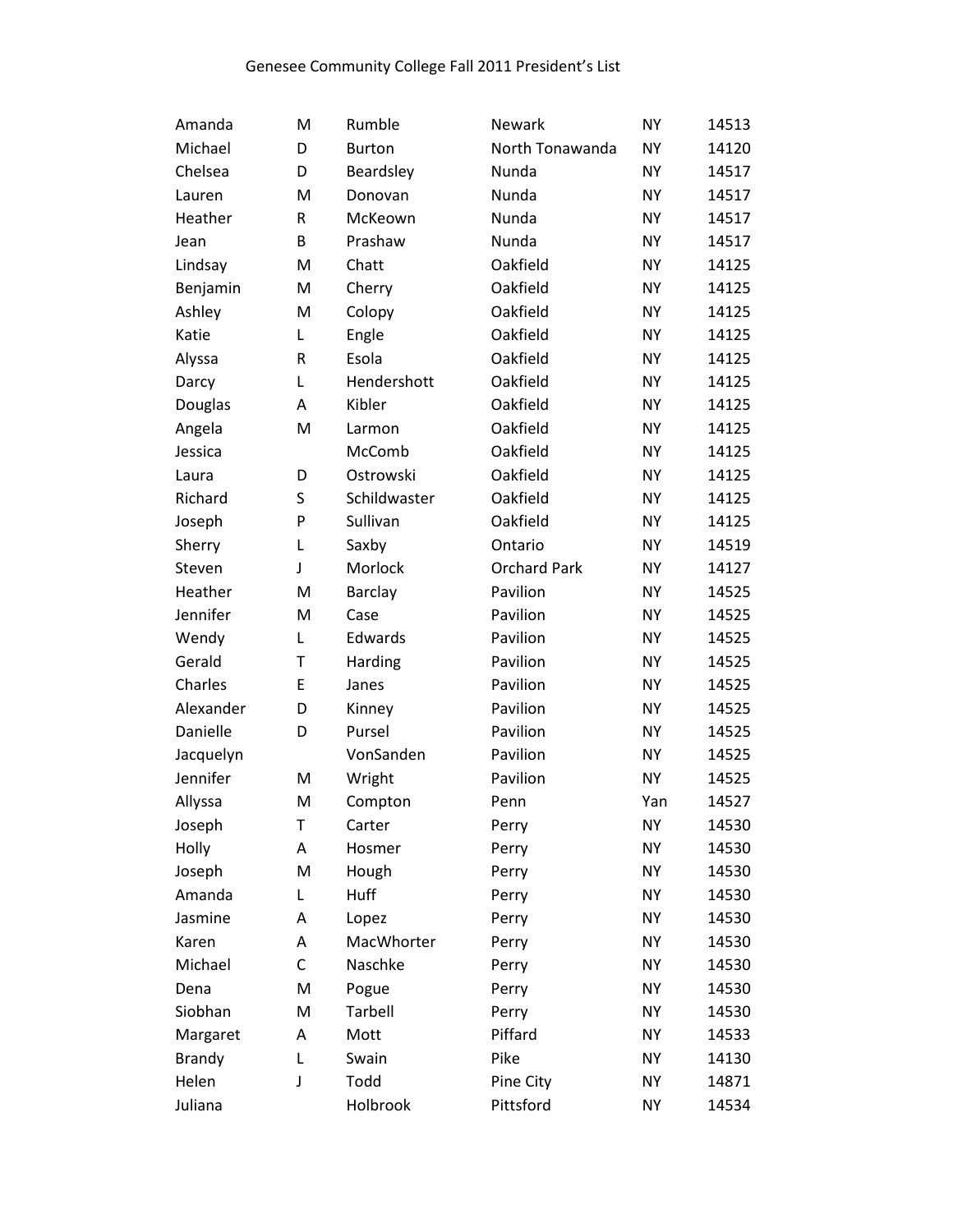| Kathryn       | L         | Dianetti         | Rochester             | <b>NY</b> | 14445 |
|---------------|-----------|------------------|-----------------------|-----------|-------|
| ShaRhonda     | Α         | Hamilton         | Rochester             | <b>NY</b> | 14605 |
| John          | S         | Northrup         | Rochester             | <b>NY</b> | 14606 |
| Vanessa       | Г         | Sudore           | Rochester             | <b>NY</b> | 14606 |
| Mindy         | M         | Pellegrini       | Rochester             | <b>NY</b> | 14607 |
| Lauren        | E         | Jackson          | Rochester             | <b>NY</b> | 14608 |
| Jennifer      | M         | Miller           | Rochester             | <b>NY</b> | 14608 |
| Alisa         | G         | Chinelli         | Rochester             | <b>NY</b> | 14609 |
| Shatte        |           | McDonald-Gilbert | Rochester             | <b>NY</b> | 14609 |
| Angela        | J         | <b>Spikes</b>    | Rochester             | <b>NY</b> | 14609 |
| Ann           | L         | Trott            | Rochester             | <b>NY</b> | 14609 |
| Lorraine      | C         | <b>Briggs</b>    | Rochester             | <b>NY</b> | 14612 |
| Amanda        |           | Ciccone          | Rochester             | <b>NY</b> | 14612 |
| Karen         | Α         | Leavenworth      | Rochester             | <b>NY</b> | 14612 |
| Matthew       | W         | Miller           | Rochester             | <b>NY</b> | 14612 |
| Audra-Lynn    | M         | Wright           | Rochester             | <b>NY</b> | 14612 |
| Alicia        | J         | Hurley           | Rochester             | <b>NY</b> | 14615 |
| Michelle      | D         | Windom           | Rochester             | <b>NY</b> | 14615 |
| Maureen       | Η         | <b>Burke</b>     | Rochester             | <b>NY</b> | 14616 |
| Dawn          | M         | Hogue-Sisca      | Rochester             | <b>NY</b> | 14616 |
| Deliane       | R         | Lessard          | Rochester             | <b>NY</b> | 14616 |
| Shaun         | ${\sf M}$ | Murphy           | Rochester             | <b>NY</b> | 14616 |
| Shenique      | Τ         | Johnson          | Rochester             | <b>NY</b> | 14620 |
| David         | J         | Haus             | Rochester             | <b>NY</b> | 14622 |
| Alexander     | N         | Campanis         | Rochester             | <b>NY</b> | 14624 |
| <b>Tricia</b> | Г         | Cooke            | Rochester             | <b>NY</b> | 14624 |
| Shannon       | L         | Foos             | Rochester             | <b>NY</b> | 14624 |
| Eric          | А         | Hollister        | Rome                  | <b>NY</b> | 13440 |
| Richard       | W         | Seitz            | Rushford              | <b>NY</b> | 14777 |
| Shannon       | L         | Kelly            | Saranac Lake          | <b>NY</b> | 12983 |
| Kelly         | P         | DiMatteo         | Scotia                | <b>NY</b> | 12302 |
| Patricia      | J         | Hart             | Scottsville           | <b>NY</b> | 14546 |
| Kyle          | W         | Conner           | <b>Silver Springs</b> | <b>NY</b> | 14550 |
| Marla         | ${\sf R}$ | Roberts          | <b>Silver Springs</b> | <b>NY</b> | 14550 |
| Tawney        | D         | Gustison         | South Byron           | <b>NY</b> | 14557 |
| Rachael       | L         | Tojek            | South Wales           | <b>NY</b> | 14139 |
| <b>Bianca</b> | M         | <b>Battisti</b>  | Spencerport           | <b>NY</b> | 14559 |
| Megan         | К         | <b>Brunn</b>     | Springville           | <b>NY</b> | 14141 |
| <b>Brian</b>  |           | Swank            | Springville           | <b>NY</b> | 14141 |
| Tyler         |           | Forrester        | Springwater           | <b>NY</b> | 14560 |
| Michelle      | К         | Jackson          | Stafford              | <b>NY</b> | 14143 |
| Lindsey       | N         | Hanlon           | Strykersville         | <b>NY</b> | 14145 |
| Penny         | Υ         | Huck             | Strykersville         | NY        | 14145 |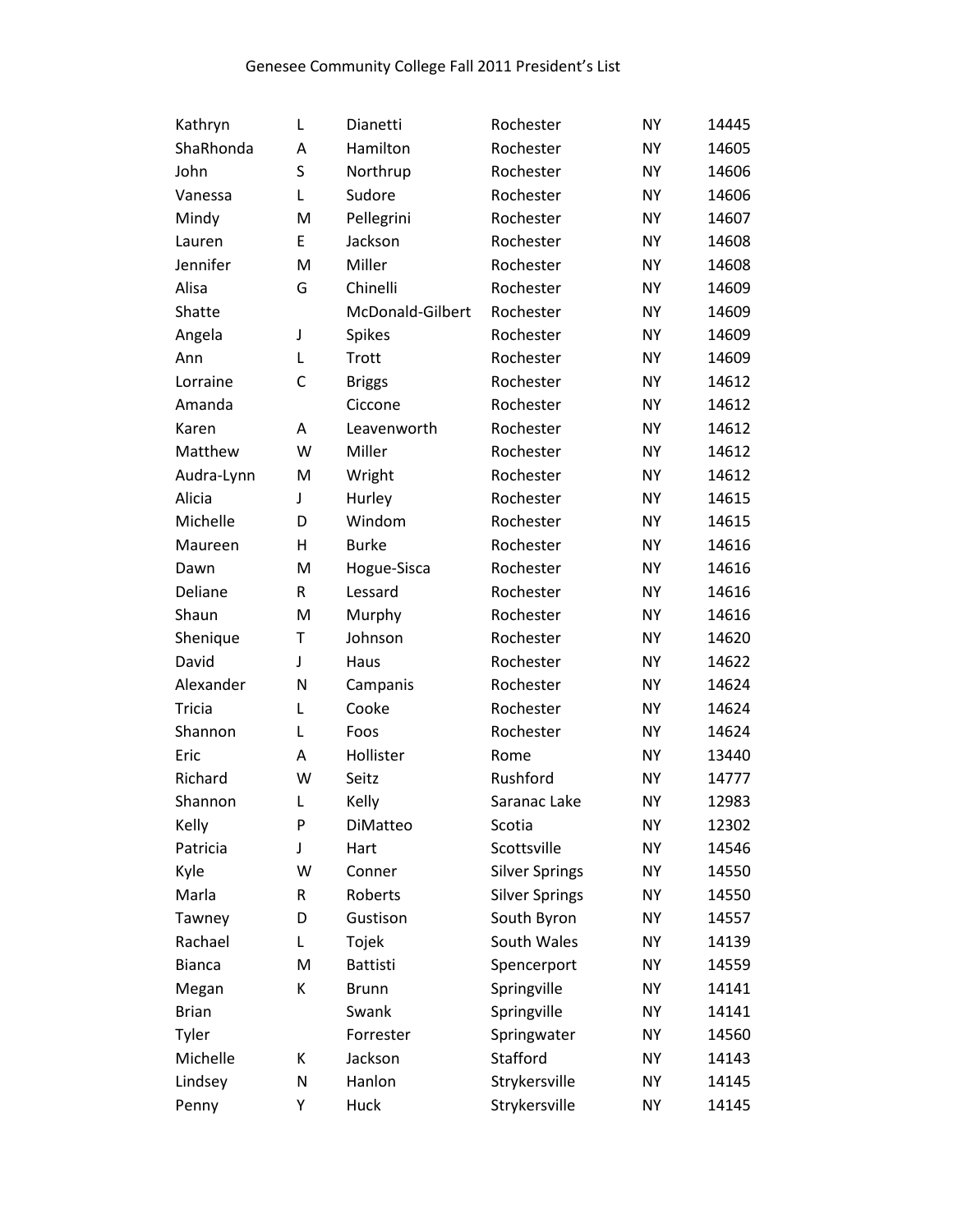| Crista        | J | Mest           | Strykersville      | <b>NY</b> | 14145 |
|---------------|---|----------------|--------------------|-----------|-------|
| Katie         | С | Mank           | Tonawanda          | <b>NY</b> | 14150 |
| Jake          | Α | <b>Becker</b>  | Varysburg          | <b>NY</b> | 14167 |
| Luke          | G | <b>Becker</b>  | Varysburg          | <b>NY</b> | 14167 |
| Julia         | Α | Chojnacki      | Varysburg          | <b>NY</b> | 14167 |
| Hanna         |   | Dobosz         | Walworth           | <b>NY</b> | 14568 |
| Chelsea       | Г | Aldrich        | Warsaw             | <b>NY</b> | 14569 |
| Michelle      | Г | <b>Bates</b>   | Warsaw             | <b>NY</b> | 14569 |
| <b>Brandt</b> | Т | Beckstrand     | Warsaw             | <b>NY</b> | 14569 |
| Luke          | G | Conley         | Warsaw             | <b>NY</b> | 14569 |
| Nathan        | E | Coogan         | Warsaw             | <b>NY</b> | 14569 |
| Timothy       | Α | Duboy          | Warsaw             | <b>NY</b> | 14569 |
| Christina     | M | Ewell          | Warsaw             | <b>NY</b> | 14569 |
| John          | T | Fendick        | Warsaw             | <b>NY</b> | 14569 |
| Debbie        | A | Hayes          | Warsaw             | <b>NY</b> | 14569 |
| Melissa       |   | <b>Meadows</b> | Warsaw             | <b>NY</b> | 14569 |
| Jacob         | T | Miller         | Warsaw             | <b>NY</b> | 14569 |
| Danielle      | N | Murtha         | Warsaw             | <b>NY</b> | 14569 |
| Rebecca       | S | Sage           | Warsaw             | <b>NY</b> | 14569 |
| Gabriella     | E | Spink          | Warsaw             | <b>NY</b> | 14569 |
| Justin        | Α | Swenson        | Warsaw             | <b>NY</b> | 14569 |
| Chelsea       | J | Trickett       | Warsaw             | <b>NY</b> | 14569 |
| Adam          | D | Young          | Warsaw             | <b>NY</b> | 14569 |
| Rebeccah      | E | Demaray        | Waterport          | <b>NY</b> | 14571 |
| Kyle          | B | Erway          | Waterport          | <b>NY</b> | 14571 |
| Curtis        | J | Heale          | Waterport          | <b>NY</b> | 14571 |
| Linda         | J | Heale          | Waterport          | <b>NY</b> | 14571 |
| Jamie         | L | Neal           | Waterport          | <b>NY</b> | 14571 |
| Elise         | L | Smith          | Waterport          | <b>NY</b> | 14571 |
| Sharon        |   | Ransom         | Wayland            | <b>NY</b> | 14437 |
| Suzanne       |   | Haywood        | Wayland            | <b>NY</b> | 14572 |
| Stephen       | Α | Morsch         | Wayland            | <b>NY</b> | 14572 |
| Lita          | M | Schwitzer      | Wayland            | <b>NY</b> | 14572 |
| Jennifer      | Г | Cole           | Webster            | <b>NY</b> | 14580 |
| Nicole        | V | Mastrosimone   | Webster            | <b>NY</b> | 14580 |
| Carolyn       |   | <b>Bigham</b>  | West Henrietta     | <b>NY</b> | 14586 |
| Amanda        | Г | Hughes         | West Henrietta     | <b>NY</b> | 14586 |
| Samantha      | M | Vogt           | <b>West Seneca</b> | <b>NY</b> | 14224 |
| Nickolas      | S | Kowalski       | <b>West Valley</b> | <b>NY</b> | 14171 |
| Melissa       | C | Fuchs          | Wyoming            | <b>NY</b> | 14591 |
| Sarah         |   | Welch          | Wyoming            | <b>NY</b> | 14591 |
| Laura         | B | Yuhnke         | Wyoming            | <b>NY</b> | 14591 |
| Gwendolyn     |   | Moore          | Snellville         | GA        | 30078 |